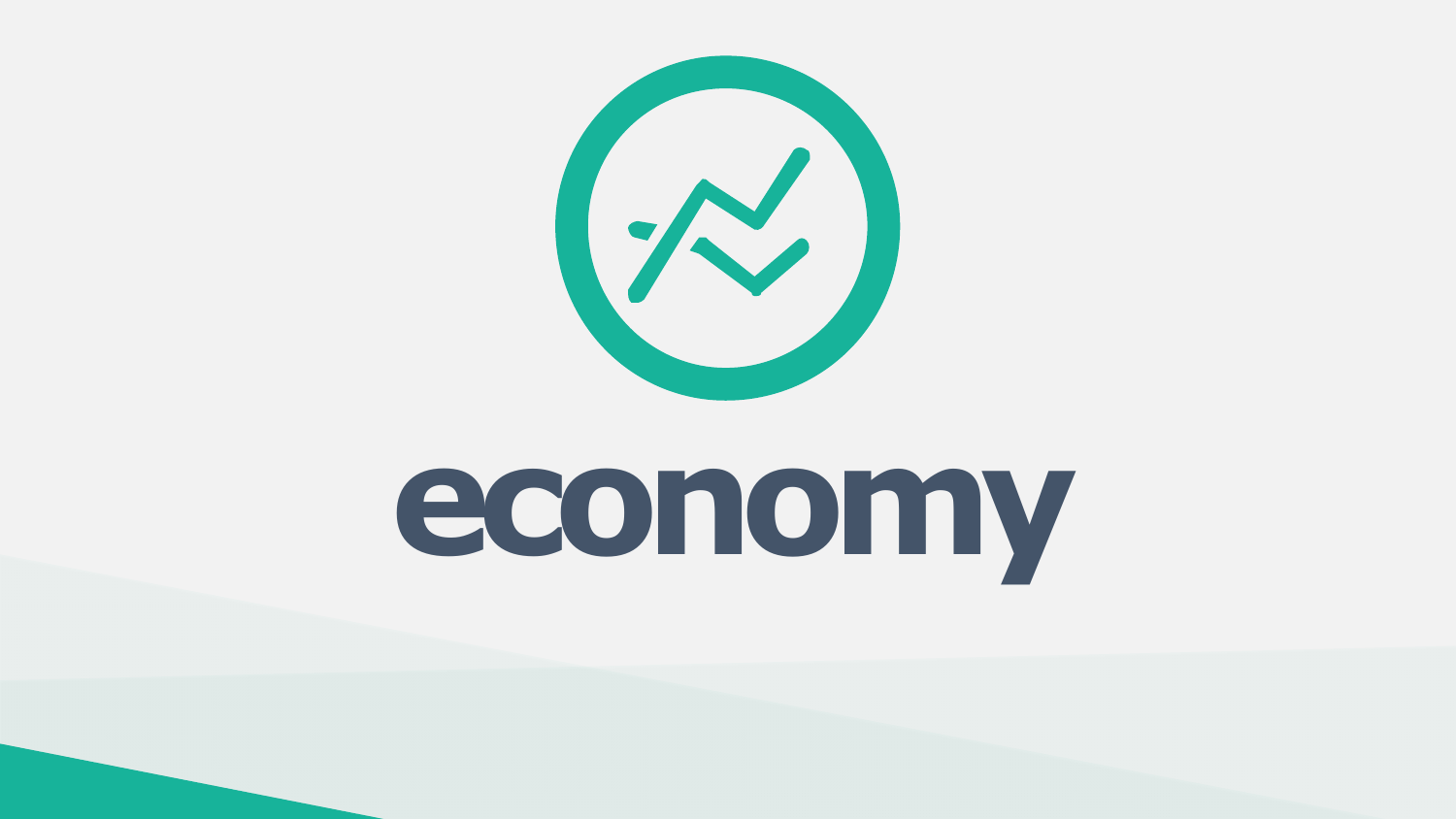



#### **Highest GDP per Capita in** 2021 of major Canadian cities.

- The Conference Board of Canada, January 2022; **Statistics Canada, 2022** 







### **7 of the Top 10 World Banks** and 7 of the Top 10 **Investment Banks** have a presence in Calgary

- The Banker Top 1000 World Banks, 2021; Investment Banking Scorecard, WSJ, 2021

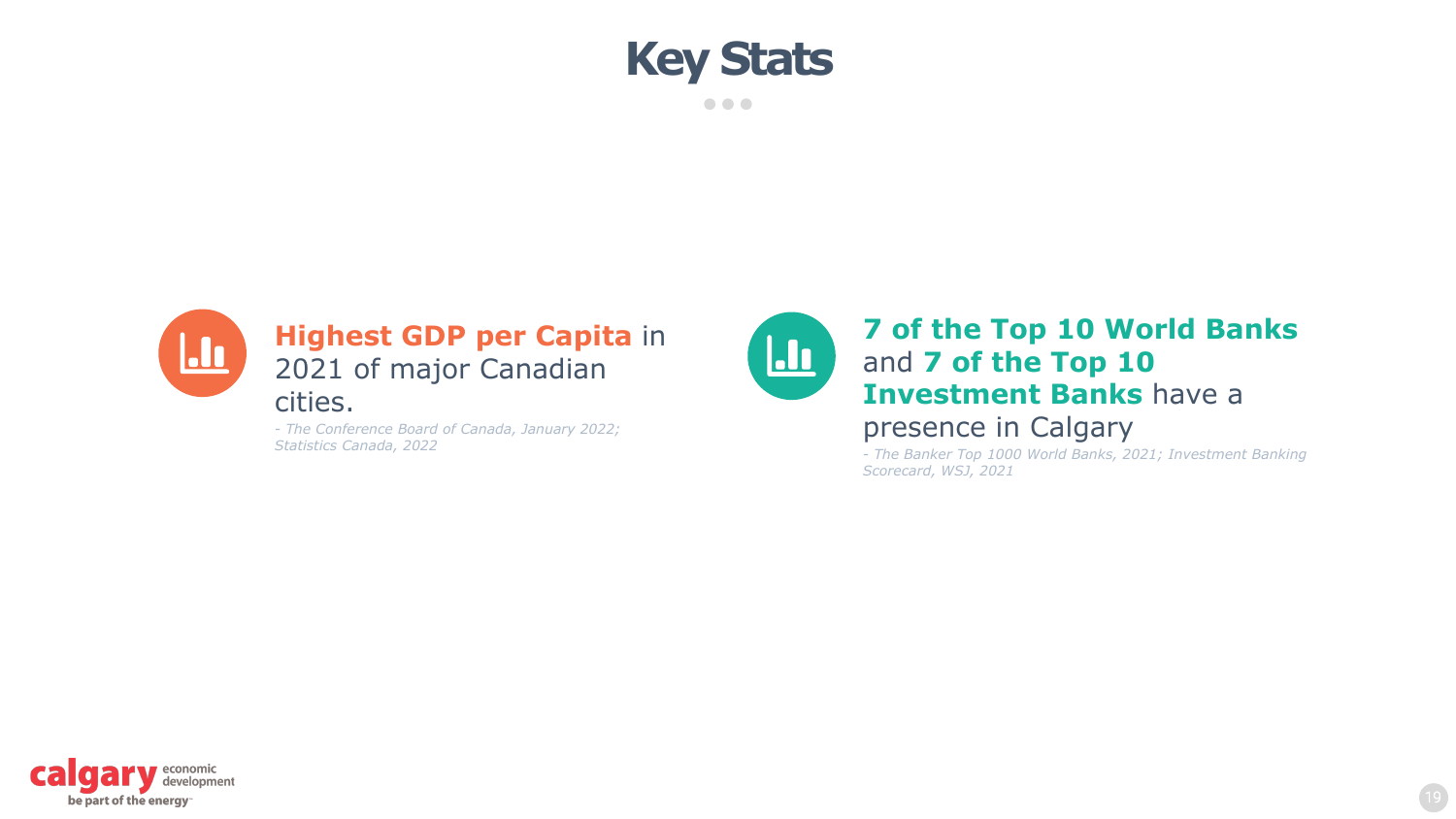- **7 of the Top 10 World Banks and 7 of the Top 10 Investment Banks** as of 2021 have an office in Calgary.
- Calgary ranked a **Top 20 fintech hub** to watch in 2020.
- **33 venture capital investments** in Calgary in 2020 **totaling \$353M, a 160%** increase in value over the previous year.
- **Highest concentration** of head offices per capita in Canada.
- **Wealth management, private equity and asset management services have thrived** in Calgary due to the concentration of private wealth in the city.







*The Banker, Top 1000 World Banks 2021; Investment Banking Scorecard, WSJ, April 2021; Global Fintech Index City Rankings 2020, Findexable; 2020 Year in Review: Canadian Venture Capital Market Overview, CVCA, March 2021 FP500 Database 2021 Edition* 

# **Financial Competitiveness**

. . .



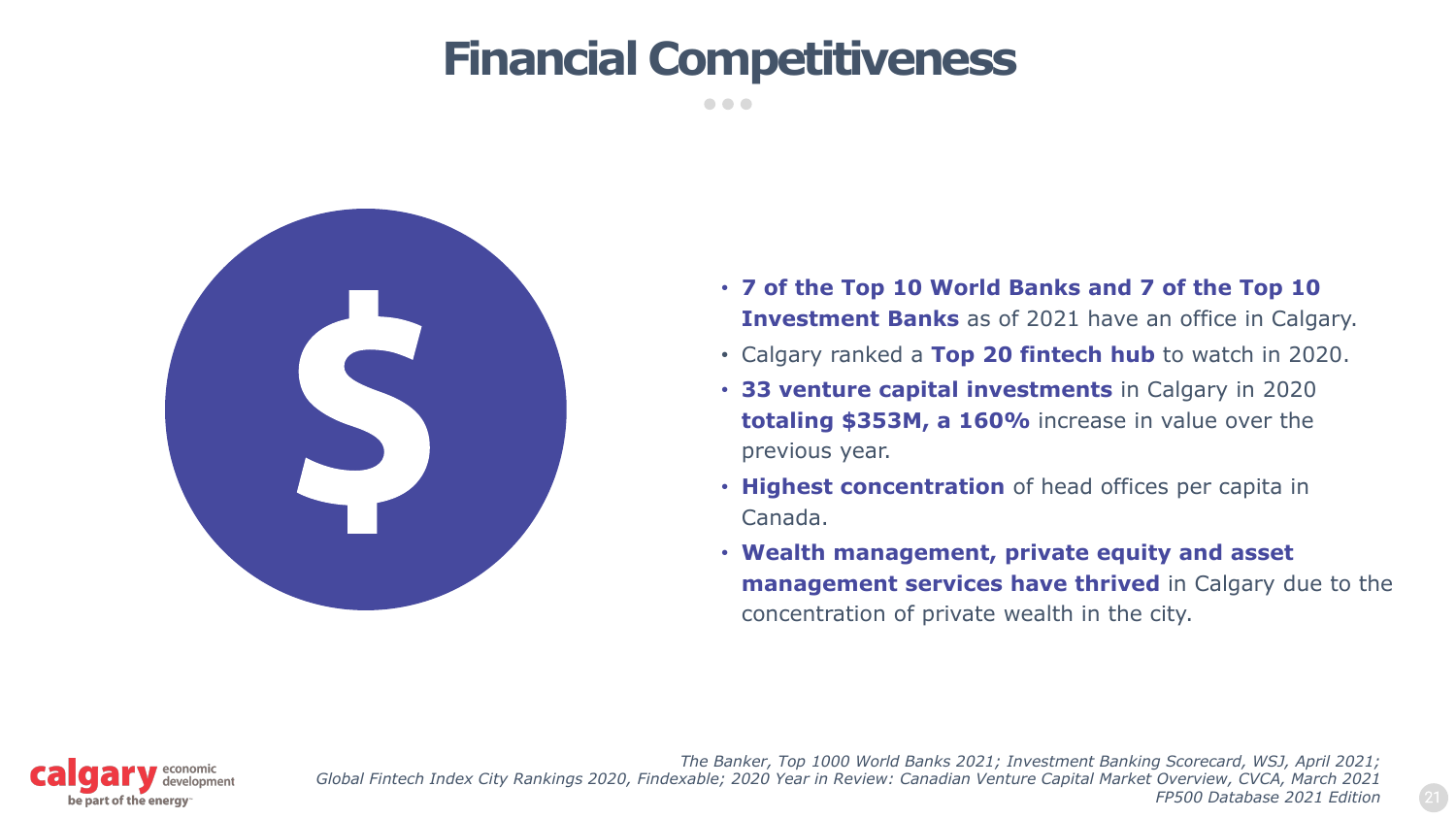

# **Economic Indicators Summary**

|                                                                                               | 2018      | 2019      | 2020      | 2021                       | <b>2022F</b> |
|-----------------------------------------------------------------------------------------------|-----------|-----------|-----------|----------------------------|--------------|
| <b>GDP Growth</b><br><b>Calgary CMA</b>                                                       | 2.5%      | 0.9%      | $-7.6%$   | 6.3%                       | 6.6%         |
| Alberta Capital Expenditure on Oil and Gas Extraction<br>(Billions; Table: 34-10-0035-01)     | \$28.6    | \$25.1    | \$16.6    | \$17.1                     |              |
| Price of Oil                                                                                  |           |           |           |                            |              |
| WTI (EIA STEO Data Browser; \$US/bbl)                                                         | \$65.07   | \$56.99   | \$39.17   | \$68.21                    | \$71.32      |
| WCS (AER ST98; \$US/bbl; Base; Updated Annually; Last Updated August 2021)                    | \$38.46   | \$44.28   | \$26.81   | \$40.00                    | \$41.00      |
| <b>Price of Gas</b>                                                                           |           |           |           |                            |              |
| Henry Hub Spot Price (EIA STEO Data Browser; \$US/mmBTU)                                      | \$3.15    | \$2.57    | \$2.03    | \$3.91                     | \$3.79       |
| AECO-C (AER; \$CDN/GJ; Base; Updated Annually; Last Updated June 2020)                        | \$1.48    | \$1.60    | \$2.07    | \$2.83                     | \$2.99       |
| <b>Unemployment Rate</b>                                                                      | 8.1%      | 7.3%      | 14.4%     | 8.4%                       | $\sim$       |
| CMA (December)                                                                                |           |           |           | December 2021              |              |
| <b>Net Migration</b><br>CMA; July 1 to June 30 of previous year; updated annually in February | 14,735    | 20,912    | 21,203    | 6,843                      |              |
| <b>Office Vacancy</b><br>Downtown (Q4)                                                        | 26.4%     | 27.2%     | 29.5%     | 33.2%<br>Q4 2021           |              |
| <b>Building Permits</b><br><b>CMA (Billions)</b>                                              | \$5.25    | \$5.34    | \$4.17    | \$6.89<br>YTD June 2021    |              |
| <b>Benchmark Home Price</b><br>All Housing Types (December)                                   | \$408,500 | \$402,000 | \$415,200 | \$455,200<br>December 2021 |              |
| <b>Housing Starts</b><br><b>Single-Detached</b>                                               | 3,791     | 3,535     | 3,487     | $3,660 - 4,930$            |              |

*Sources: Alberta Energy Regulator, Bloomberg + Birchcliff Energy Ltd., Canadian Real Estate Association, CBRE Limited, CMHC, The Conference Board of Canada, Industry Canada, Statistics Canada, U.S. Energy Information Administration*



#### $\bullet\bullet\bullet$

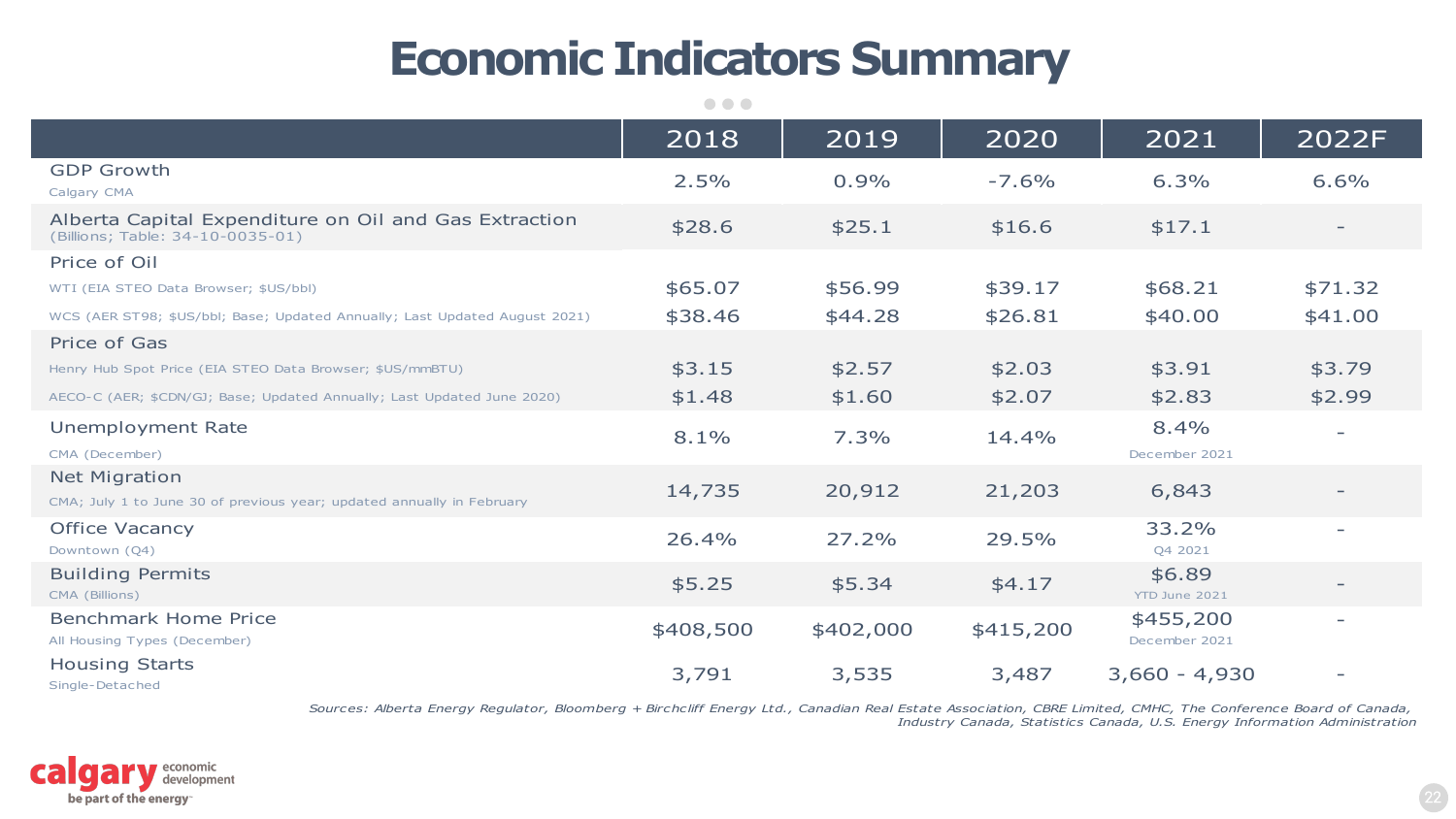

|                                                       | Vancouver          | Edmonton          | <b>Calgary</b> | Saskatoon      | Toronto            | Ottawa         | Montreal          | Canada          |
|-------------------------------------------------------|--------------------|-------------------|----------------|----------------|--------------------|----------------|-------------------|-----------------|
| 2020 Real GDP Growth                                  | $-4.0\%$           | $-6.6%$           | $-5.7%$        | $-3.4\%$       | $-4.7\%$           | $-4.2\%$       | $-4.5%$           | $-5.3%$         |
| 2021F Real GDP Growth                                 | 4.9%               | 6.4%              | 5.8%           | 4.9%           | 3.6%               | 3.5%           | $5.0\%$           | 6.2%            |
| <b>CMA Population</b><br><b>July 2020</b>             | 2,737,698          | 1,468,926         | 1,543,283      | 336,614        | 6,555,205          | 1,461,494      | 4,364,189         | 38,005,238      |
| <b>CMA Population Growth</b><br><b>July 2020</b>      | $1.1\%$            | 1.8%              | 1.9%           | 1.9%           | 1.4%               | 1.6%           | $0.7\%$           | 1.1%            |
| Unemployment Rate<br>November 2021                    | 7.6%               | 8.8%              | 9.8%           | 7.9%           | 9.8%               | 7.1%           | 7.5%              | 7.5%            |
| <b>Participation Rate</b><br>November 2021            | 69.1%              | 69.8%             | 70.3%          | 67.9%          | 66.4%              | 69.6%          | 67.7%             | 65.2%           |
| <b>Employment Growth</b><br>November 2021             | 102,100<br>$7.2\%$ | 69,200<br>$9.7\%$ | 11,200<br>1.4% | 10,500<br>6.3% | 181,200<br>$5.4\%$ | 28,000<br>3.9% | 71,800<br>$3.2\%$ | 778,600<br>4.2% |
| Full-Time Employment Growth<br>November 2021          | $7.7\%$            | 10.1%             | 1.4%           | 3.6%           | 5.4%               | 4.4%           | 3.5%              | 4.0%            |
| Part-Time Employment Growth<br>November 2021          | 5.3%               | $7.5\%$           | 1.7%           | 14.2%          | 5.5%               | 2.3%           | $3.1\%$           | $5.0\%$         |
| <b>Provincial Average Weekly Earnings</b><br>May 2021 | \$1,123.26         | \$1,228.43        | \$1,228.43     | \$1,102.34     | \$1,177.70         | \$1,177.70     | \$1,071.92        | \$1,134.18      |



#### $\bullet\bullet\bullet$



*Source: The Conference Board of Canada, Spring 2021; Statistics Canada*

# **Major Canadian Cities Comparison**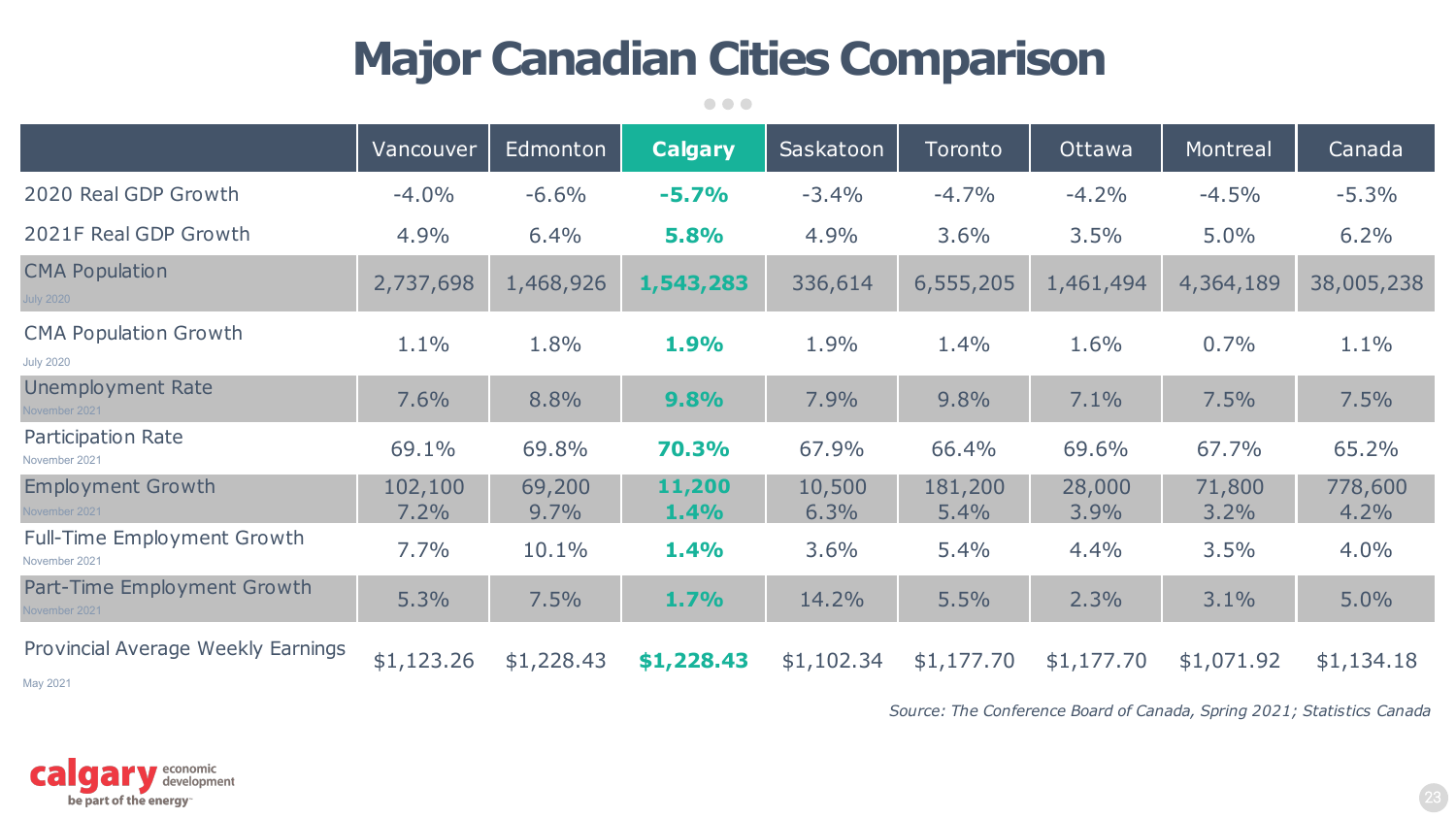

## **Annual Real GDP Growth Rates Across Canada**

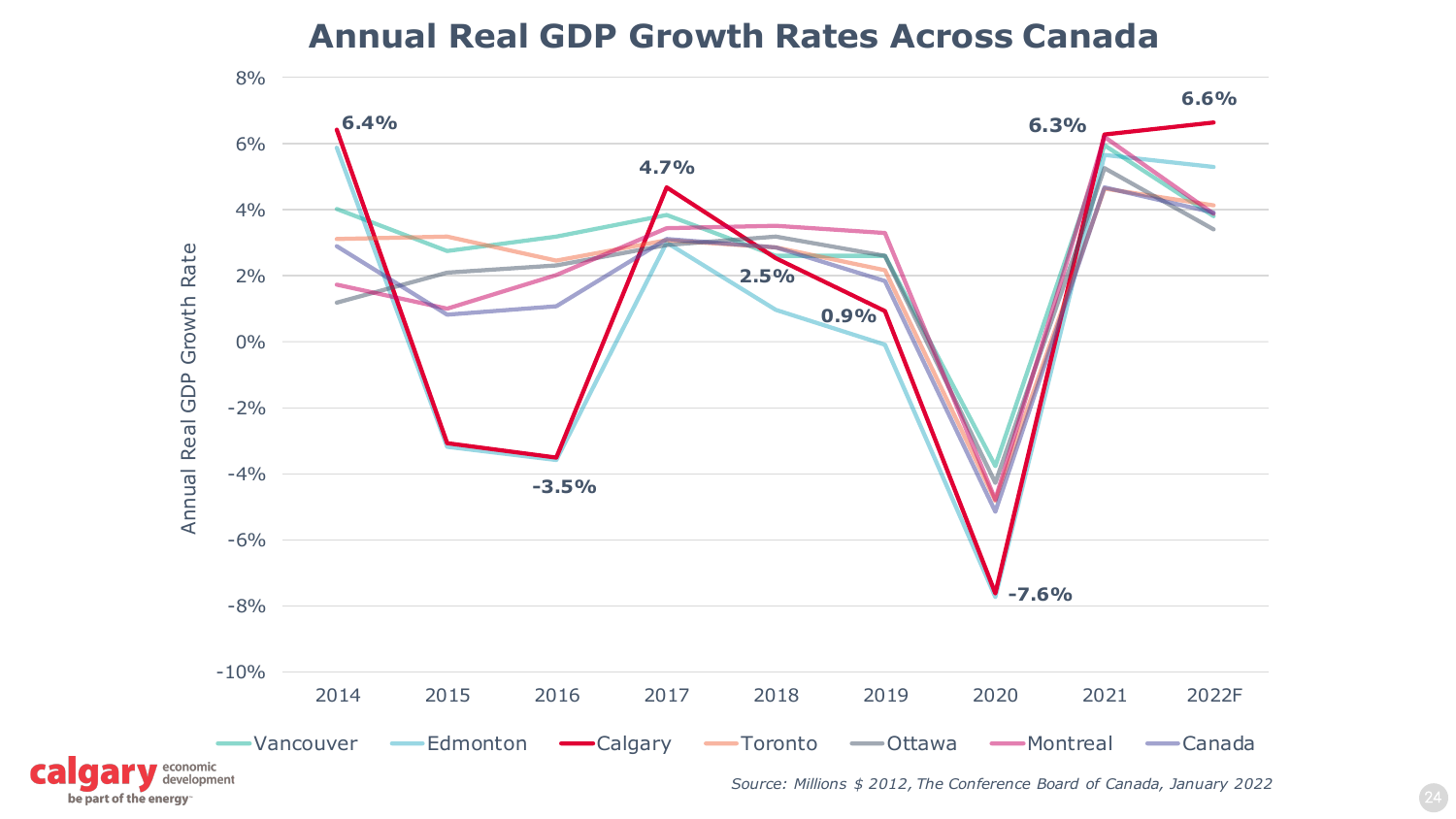



cal

## **Annual GDP per Capita Across Canada**

*Source: The Conference Board of Canada, January 2022, Statistics Canada, January 2022*

**A leader in economic power, with the highest annual GDP per capita of major cities in Canada**

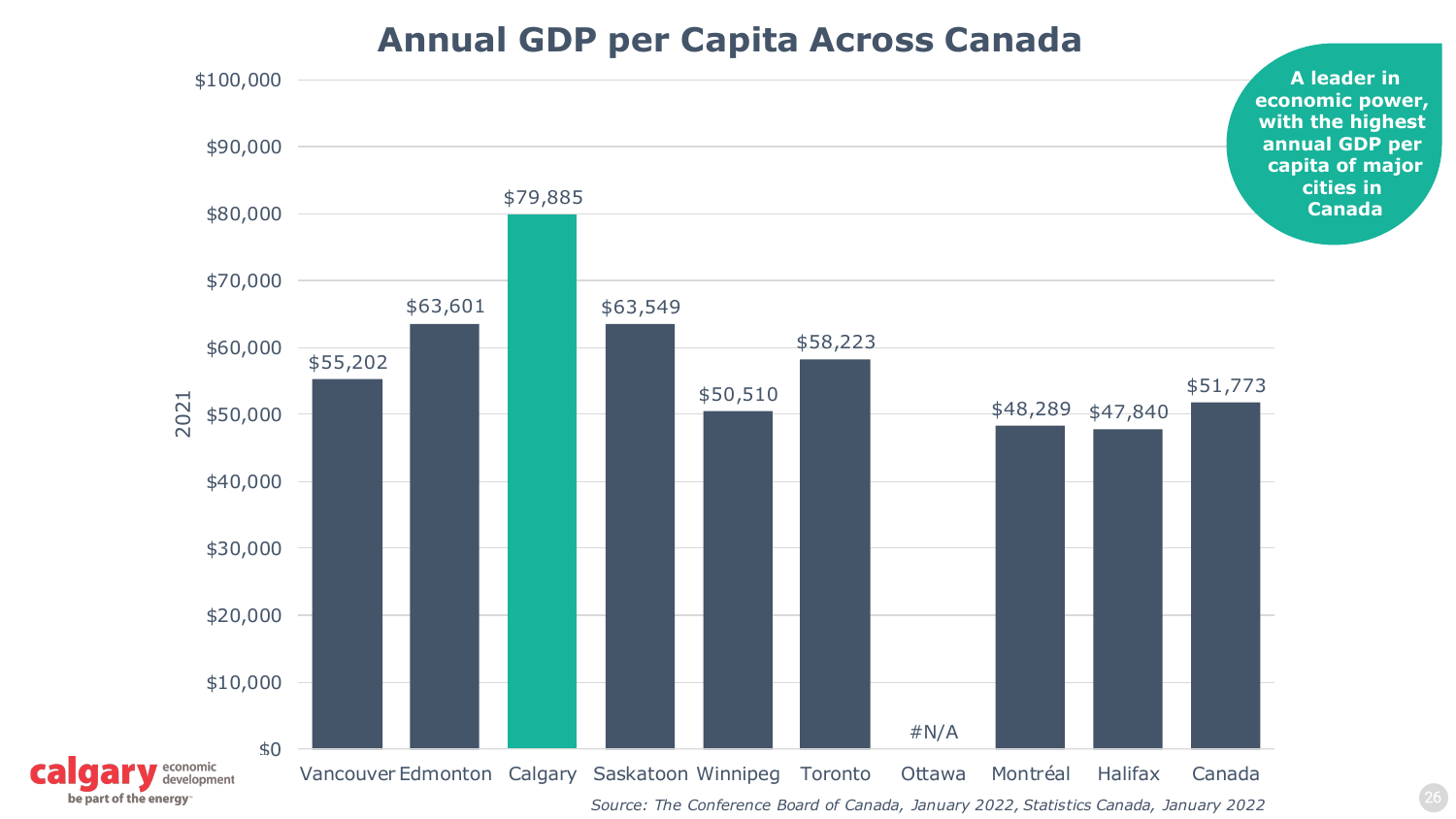28

1%, Arts, Entertainment, Recreation

**a W** economic development be part of the energy

0%, Arts, Entertainment, Recreation

 $2\%$ , Accommodation & Food Services

2%, Accommodation & Food Services

> 1%, Other Services

> > 3%, Public Administration

4%, Retail Trade 4%, Retail Trade 3%, Wholesale Trade

4%, Educational Services 2008 and 2008 to 2008 4%, Educational Services

2%, Public Administration<br>1%, Information & Cultural 3%, Information & Cultural 3%, Information & Cultural 4%, Information & Cultural

4%, Wholesale Trade

3%, Transportation & Warehousing

> 5%, Health Care and Social Assistance

5%, Transportation & **Warehousing** 6%, Health Care and Social Assistance 5%, Construction

6%, Construction

#### 5%, Manufacturing

7%, Manufacturing

7%, Professional, Scientific

& Technical 14%, Finance & Insurance, Real Estate

20%, Finance & Insurance, Real Estate

47%, Primary & Utilities (Agriculture, Mining, Quarrying, Oil & Gas)

 $4\%$ , Professional, Scientific & **Technical** 

29%, Primary & Utilities (Agriculture, Mining, Quarrying, Oil & Gas)

## **Calgary Historical GDP by Industry**

1987 2021 *Source: The Conference Board of Canada, January 2022*

#### **Total GDP \$48.8 Billion**

**Total GDP** 

**\$123.4**

**Billion**

**Calgary's economy is diversifying**

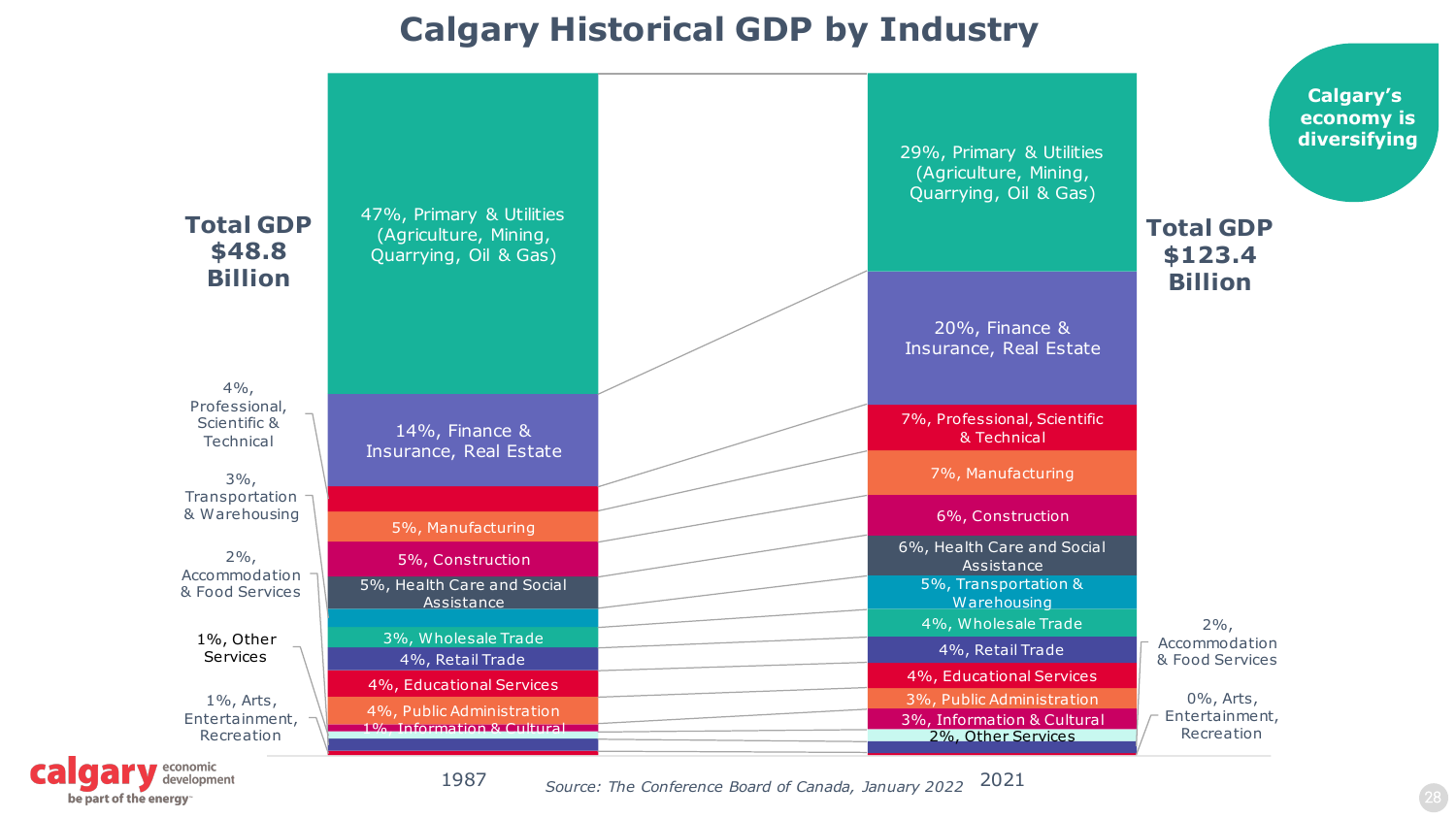

# **Calgary Forecast GDP by Industry**

|                                                 | 2022<br>$(2012 \,$ \$ Millions) | 2025<br>$(2012 \ $$ Millions)                        | Total change<br>2022-2025<br>$\left(\frac{0}{0}\right)$ |
|-------------------------------------------------|---------------------------------|------------------------------------------------------|---------------------------------------------------------|
| Goods-Producing Industries                      | 55,687                          | 61,426                                               | 9.3%                                                    |
| Manufacturing                                   | 39,604                          | 44,410                                               | 10.8%                                                   |
| <b>Primary and Utilities</b>                    | 7,466                           | 7,969                                                | 6.3%                                                    |
| Construction                                    | 8,618                           | 9,047                                                | $4.7\%$                                                 |
| Services-Producing Industries                   | 75,942                          | 81,774                                               | $7.1\%$                                                 |
| <b>Health Care and Social Assistance</b>        | 7,329                           | 8,315                                                | 11.9%                                                   |
| Transportation and Warehousing                  | 6,878                           | 7,647                                                | $10.1\%$                                                |
| <b>Other Services</b>                           | 2,344                           | 2,588                                                | 9.5%                                                    |
| <b>Accommodation and Food Services</b>          | 2,750                           | 2,979                                                | 7.7%                                                    |
| <b>Educational Services</b>                     | 4,693                           | 5,078                                                | 7.6%                                                    |
| Finance, Insurance and Real Estate and Leasing  | 24,741                          | 26,657                                               | $7.2\%$                                                 |
| Arts, Entertainment and Recreation              | 877                             | 934                                                  | $6.1\%$                                                 |
| <b>Retail Trade</b>                             | 4,746                           | 5,026                                                | 5.6%                                                    |
| Professional, Scientific and Technical Services | 8,685                           | 9,171                                                | 5.3%                                                    |
| Information and Cultural industries             | 3,884                           | 4,070                                                | 4.6%                                                    |
| <b>Wholesale Trade</b>                          | 5,230                           | 5,474                                                | $4.5\%$                                                 |
| <b>Public Administration</b>                    | 3,785                           | 3,835                                                | 1.3%                                                    |
| <b>All Industries</b>                           | 131,629                         | 143,200                                              | $8.1\%$                                                 |
| <b>MAN</b> economic                             |                                 | Source: The Conference Board of Canada, January 2022 |                                                         |

**Calgary** economic<br>be part of the energy

 $\bullet\bullet\bullet$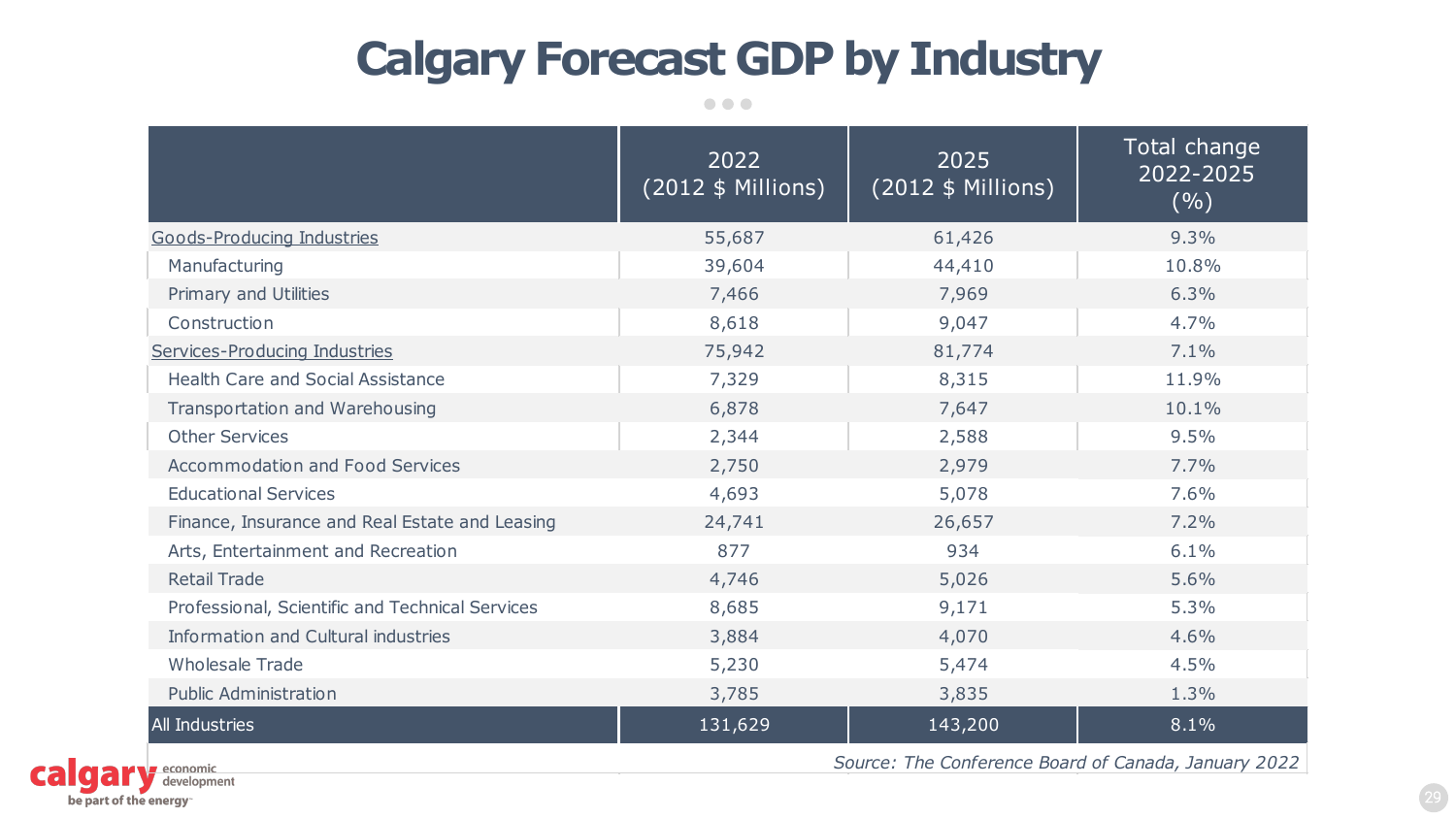



be part of the energy



## **Inflation Growth Across Canada**

*Source: Statistics Canada, January 2022*